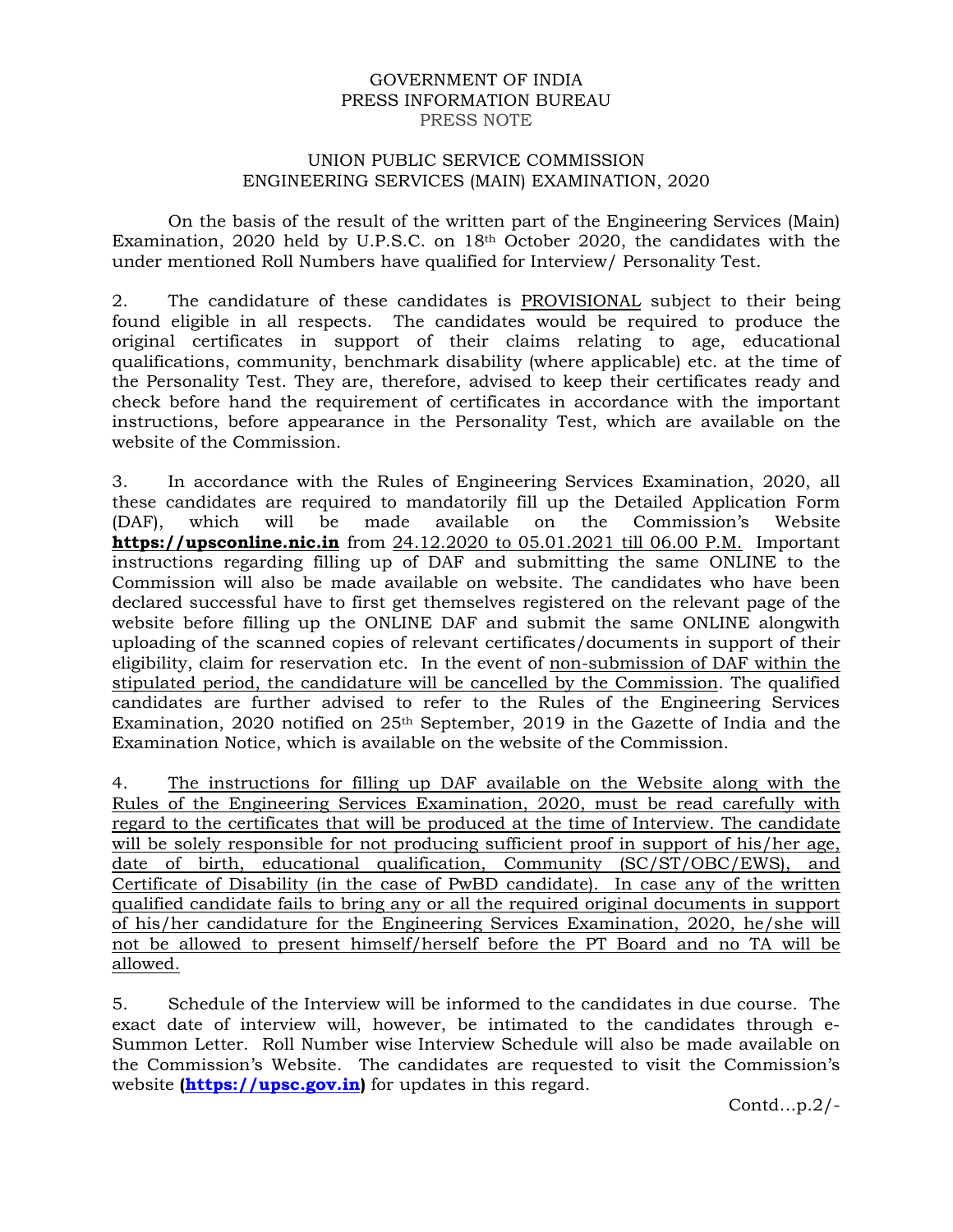6. No request for change in the date and time of the Personality Test intimated to the candidates will be entertained under any circumstances.

7. The mark-sheets of candidates who have not qualified, will be uploaded on the Commission's Website after the publication of the final result (after conducting Personality Test) and will remain available on the Website for a period of 30 days.

8. The candidates can access the marks-sheets after keying their Roll Numbers and date of birth. The printed/hard copies of the marks-sheet would, however, be issued by UPSC to candidates based on specific request accompanied by a self addressed stamped envelope. Candidates desirous of obtaining printed/hard copies of the marks sheets should make the request within thirty days of the display of the marks on the Commission's Website, beyond which such requests would not be entertained.

9. The result will also be available on the U.P.S.C.'s Website **https://upsc.gov.in**

10. Union Public Service Commission has a Facilitation Counter at its campus. Candidates may obtain any information/clarification regarding their examination/result on working days between 10.00 A.M. to 5.00 P.M. in person or over Telephone Nos. 23388088, (011)-23385271/23381125/23098543 from this counter.

11. In case a candidate faces any difficulty during filling-up of online Detailed Application Form, he/she may contact the Telephone No.23388088/23381125 Ext.4331/4340 on all working days between 10.00 A.M. to 5.00 P.M.

# **MOBILE PHONES ARE BANNED IN THE CAMPUS OF UPSC EXAMINATION HALLS**

UNION PUBLIC SERVICE COMMISSION NEW DELHI – 110069,

Dated the 11th December, 2020 20 Agrahayana, Saka 1942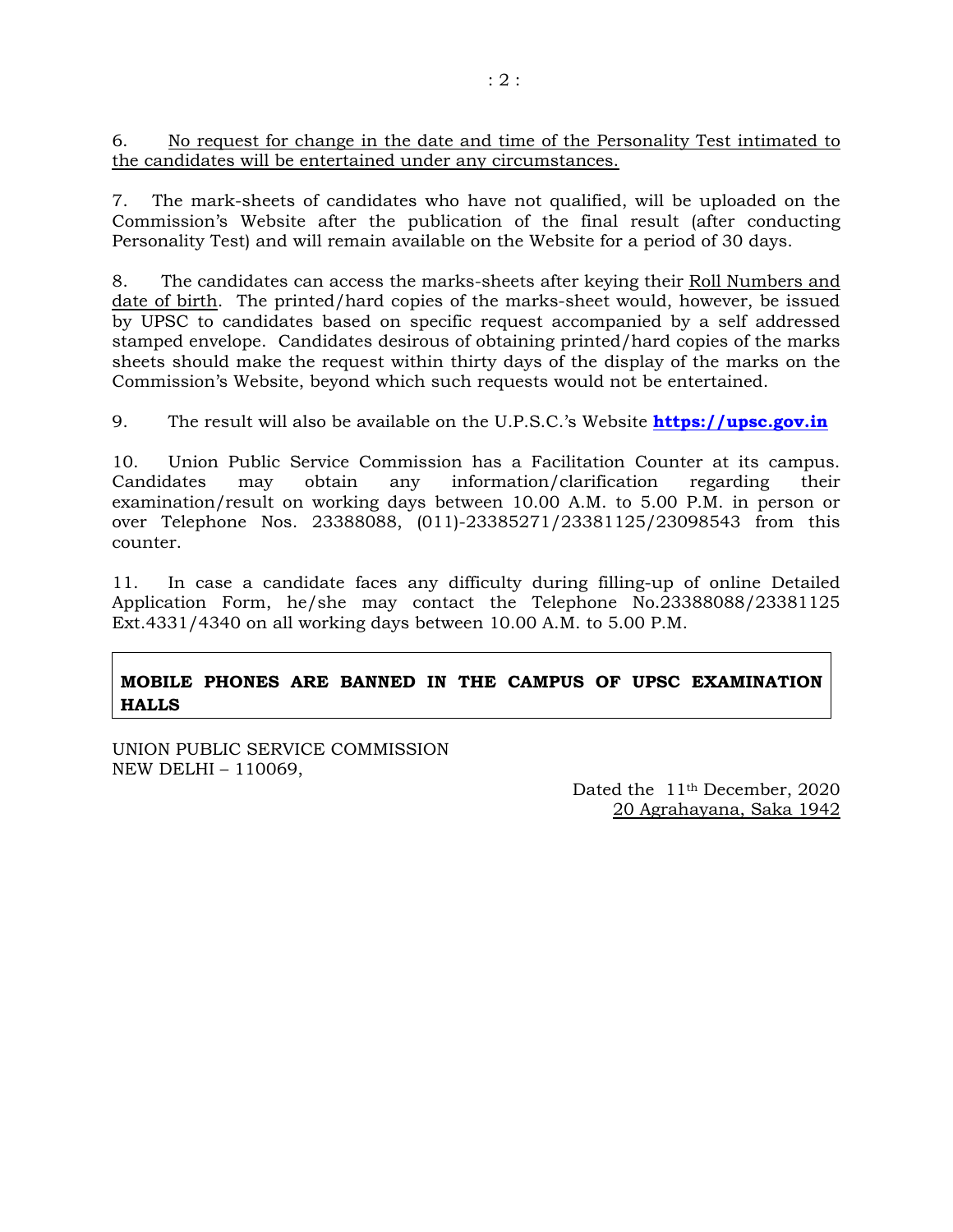$\mathcal{L}_\text{max} = \mathcal{L}_\text{max} = \mathcal{L}_\text{max} = \mathcal{L}_\text{max} = \mathcal{L}_\text{max} = \mathcal{L}_\text{max} = \mathcal{L}_\text{max} = \mathcal{L}_\text{max} = \mathcal{L}_\text{max} = \mathcal{L}_\text{max} = \mathcal{L}_\text{max} = \mathcal{L}_\text{max} = \mathcal{L}_\text{max} = \mathcal{L}_\text{max} = \mathcal{L}_\text{max} = \mathcal{L}_\text{max} = \mathcal{L}_\text{max} = \mathcal{L}_\text{max} = \mathcal{$ 

## SERVICE:**CIVIL ENGINEERING**

| 0200030 | 0200144 | 0201020 | 0300847 | 0400180 | 0400228 | 0400550 | 0401046 | 0401737 |
|---------|---------|---------|---------|---------|---------|---------|---------|---------|
| 0402534 | 0402706 | 0403867 | 0404282 | 0500213 | 0502220 | 0504817 | 0505271 | 0505366 |
| 0600401 | 0601552 | 0601673 | 0602050 | 0602131 | 0701212 | 0800113 | 0800261 | 0800308 |
| 0800478 | 0800545 | 0800583 | 0800672 | 0800810 | 0800819 | 0800906 | 0800921 | 0800938 |
| 0801063 | 0801171 | 0801188 | 0801307 | 0801338 | 0801348 | 0801369 | 0801383 | 0801521 |
| 0801532 | 0801628 | 0801649 | 0801683 | 0801705 | 0801775 | 0801783 | 0801785 | 0801808 |
| 0801841 | 0801883 | 0801950 | 0802121 | 0802177 | 0802305 | 0802326 | 0802382 | 0802411 |
| 0802477 | 0802570 | 0802629 | 0802663 | 0802685 | 0802760 | 0802865 | 0802932 | 0802938 |
| 0803005 | 0803017 | 0803072 | 0803076 | 0803096 | 0803111 | 0803275 | 0803287 | 0803314 |
| 0803372 | 0803411 | 0803525 | 0803551 | 0803603 | 0803620 | 0803639 | 0803741 | 0803856 |
| 0803914 | 0804001 | 0804017 | 0804032 | 0804267 | 0804463 | 0804483 | 0804501 | 0804652 |
| 0804662 | 0804686 | 0804700 | 0804712 | 0804725 | 0804731 | 0804866 | 0804918 | 0804948 |
| 0805009 | 0805137 | 0805183 | 0805252 | 0805263 | 0805361 | 0805638 | 0805680 | 0805704 |
| 0805865 | 0805943 | 0805985 | 0806082 | 0806098 | 0806108 | 0806142 | 0806154 | 0806202 |
| 0806294 | 0806352 | 0806388 | 0806479 | 0806504 | 0806579 | 0806661 | 0806766 | 0806815 |
| 0806926 | 0806945 | 0807011 | 0807075 | 0807115 | 0807261 | 0807277 | 0807339 | 0807460 |
| 0807482 | 0807835 | 0807980 | 0808085 | 0808114 | 0808122 | 0808123 | 0808221 | 0808276 |
| 0808371 | 0808484 | 0808591 | 0808615 | 0808640 | 0808686 | 0808703 | 0808824 | 0808844 |
| 0808864 | 0808883 | 0808926 | 0808975 | 0809000 | 0809039 | 0809084 | 0809225 | 0809266 |
| 0809343 | 0809417 | 0809471 | 0809514 | 0809666 | 0809669 | 0809718 | 0809730 | 0809737 |
| 0809777 | 0809805 | 0809852 | 0809906 | 0810107 | 0810122 | 0810141 | 0810168 | 0810174 |
| 0810361 | 0810393 | 0810464 | 0810481 | 0810502 | 0810759 | 0810801 | 0810875 | 0810935 |
| 0811015 | 0811061 | 0811102 | 0811312 | 0811411 | 0811417 | 0811468 | 0811480 | 0811491 |
| 0811501 | 0811510 | 0811536 | 0811544 | 0811623 | 0811631 | 0811639 | 0811757 | 0811794 |
| 0811939 | 0811945 | 0812003 | 0812049 | 0812161 | 0812168 | 0812319 | 0812331 | 0812417 |
| 0812474 | 0812598 | 0812689 | 0812768 | 0812855 | 0812881 | 0813072 | 0813154 | 0813161 |
| 0813274 | 0813295 | 0813301 | 0813336 | 0813411 | 0813423 | 0813447 | 0813489 | 0813556 |
| 0813624 | 0813774 | 0813800 | 0813896 | 0813908 | 0813926 | 0813928 | 0814022 | 0814058 |
| 0814068 | 0814165 | 0814205 | 0814310 | 0814376 | 0814421 | 0814480 | 0814544 | 0814576 |
| 0814658 | 0814682 | 0814698 | 0814792 | 0814793 | 0814805 | 0900616 | 1001132 | 1001146 |
| 1001659 | 1001934 | 1002356 | 1002759 | 1003066 | 1003368 | 1004885 | 1005428 | 1100891 |
| 1100892 | 1100940 | 1100951 | 1100993 | 1101089 | 1101249 | 1101448 | 1101449 | 1101500 |
| 1101597 | 1101949 | 1102006 | 1102206 | 1102962 | 1103022 | 1103049 | 1103062 | 1103347 |
| 1103533 | 1103911 | 1103942 | 1103981 | 1104066 | 1104489 | 1200045 | 1201098 | 1202630 |
| 1203026 | 1300767 | 1300931 | 1302333 | 1400333 | 1400629 | 1400651 | 1400992 | 1500556 |
| 1500844 | 1501554 | 1501990 | 1502094 | 1502259 | 1502270 | 1502458 | 1502523 | 1502665 |
| 1502795 | 1502876 | 1800055 | 1901130 | 1902380 | 2100317 | 2100356 | 2600477 | 2600780 |
| 2600816 | 2601001 | 2601155 | 2601482 | 2601595 | 2601648 | 2601781 | 2602087 | 2602229 |
| 2602696 | 2602855 | 2603345 | 2603411 | 2603602 | 2603851 | 3400014 | 3400521 | 3400550 |
| 3400558 | 3500691 | 3500907 | 3500966 | 3501091 | 3501145 | 3600081 | 3900696 | 4101130 |
| 4800178 | 4900035 | 4900598 | 4900716 | 4900724 | 4900967 | 4901329 | 4901604 | 4901611 |
| 5000726 | 5100829 | 5200137 | 5400083 | 5400321 |         |         |         |         |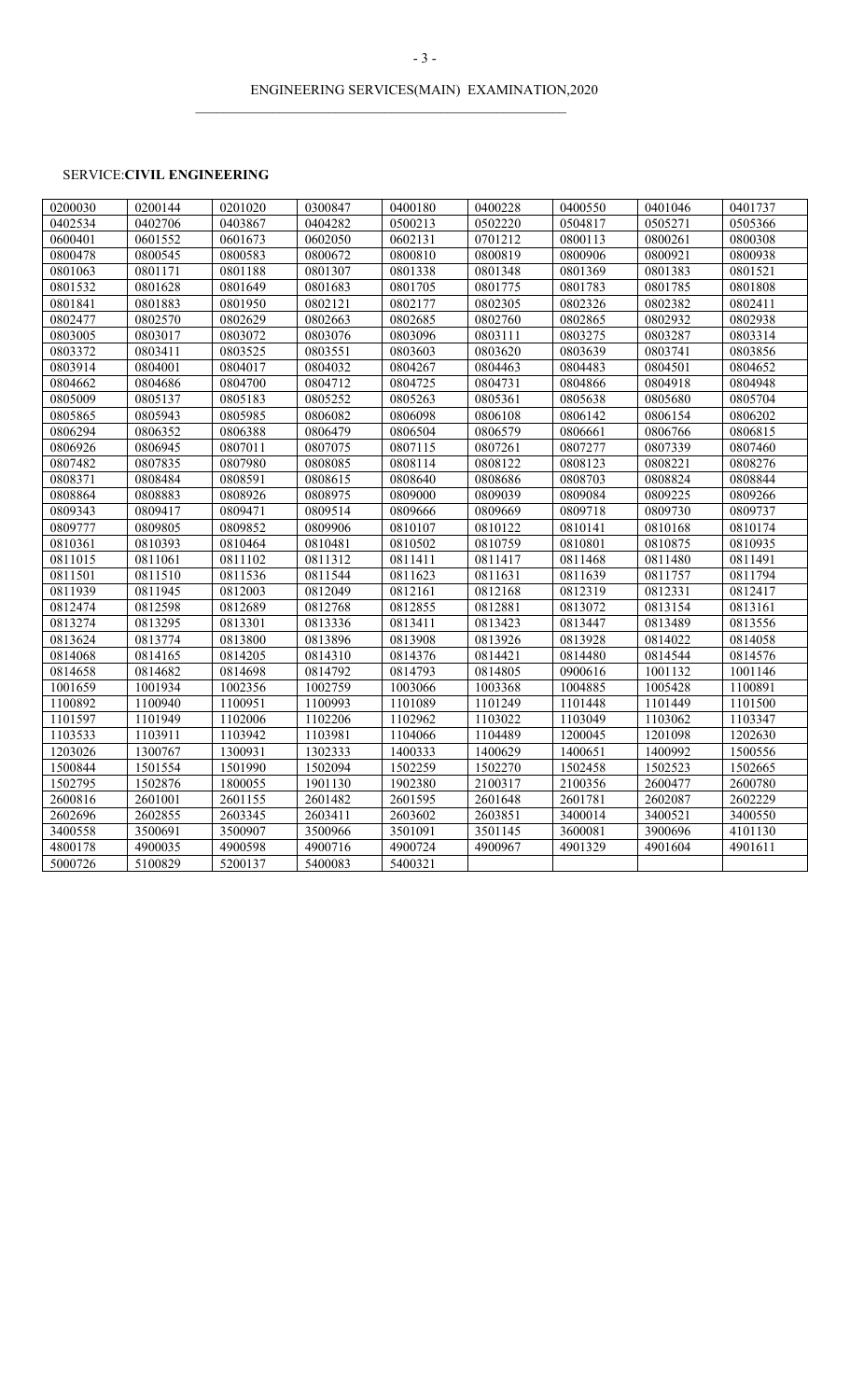# ENGINEERING SERVICES(MAIN) EXAMINATION,2020

 $\mathcal{L}_\text{max} = \mathcal{L}_\text{max} = \mathcal{L}_\text{max} = \mathcal{L}_\text{max} = \mathcal{L}_\text{max} = \mathcal{L}_\text{max} = \mathcal{L}_\text{max} = \mathcal{L}_\text{max} = \mathcal{L}_\text{max} = \mathcal{L}_\text{max} = \mathcal{L}_\text{max} = \mathcal{L}_\text{max} = \mathcal{L}_\text{max} = \mathcal{L}_\text{max} = \mathcal{L}_\text{max} = \mathcal{L}_\text{max} = \mathcal{L}_\text{max} = \mathcal{L}_\text{max} = \mathcal{$ 

## SERVICE:**MECHANICAL ENGINEERING**

| 0102433 | 0202174 | 0405446 | 0406280 | 0406692 | 0406922 | 0408112 | 0506691 | 0507044 |
|---------|---------|---------|---------|---------|---------|---------|---------|---------|
| 0507618 | 0508262 | 0508868 | 0510423 | 0511259 | 0511597 | 0511912 | 0602566 | 0603580 |
| 0702189 | 0815034 | 0815874 | 0815953 | 0816070 | 0816576 | 0816761 | 0817366 | 0817453 |
| 0817845 | 0817940 | 0817970 | 0818034 | 0818362 | 0818379 | 0818918 | 0819261 | 0819294 |
| 0819833 | 0819897 | 0819945 | 0820574 | 0820807 | 0820834 | 0821208 | 0821244 | 0821502 |
| 0821538 | 0821722 | 0821792 | 0822082 | 0822113 | 0822418 | 0822477 | 0822491 | 0822541 |
| 0822894 | 0822903 | 0823374 | 0825068 | 0825334 | 0825434 | 0825443 | 0825773 | 0825831 |
| 0825843 | 0826059 | 0826601 | 0826765 | 0826835 | 0827280 | 0827506 | 0827510 | 0827513 |
| 0827611 | 0827793 | 0827974 | 0828237 | 0828724 | 1008362 | 1008406 | 1009689 | 1009988 |
| 1011771 | 1012288 | 1105053 | 1105256 | 1105398 | 1105720 | 1105754 | 1105856 | 1106012 |
| 1106975 | 1203307 | 1203446 | 1205734 | 1303294 | 1503830 | 1504294 | 1505325 | 2100949 |
| 2606080 | 2606737 | 2606809 | 2607146 | 3503261 | 3600303 | 4002364 | 4902230 | 5101482 |
| 5300302 |         |         |         |         |         |         |         |         |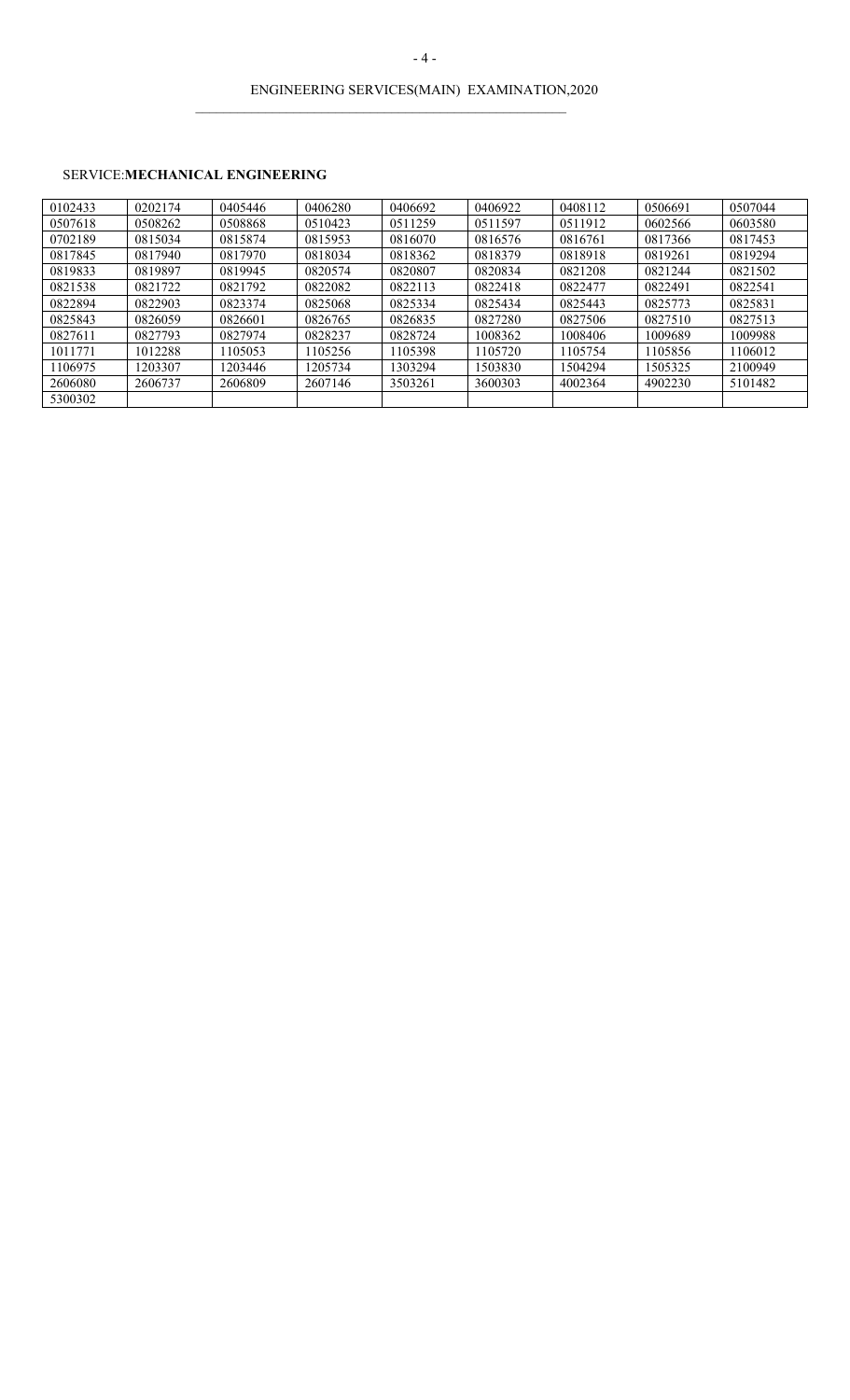$\mathcal{L}_\text{max} = \mathcal{L}_\text{max} = \mathcal{L}_\text{max} = \mathcal{L}_\text{max} = \mathcal{L}_\text{max} = \mathcal{L}_\text{max} = \mathcal{L}_\text{max} = \mathcal{L}_\text{max} = \mathcal{L}_\text{max} = \mathcal{L}_\text{max} = \mathcal{L}_\text{max} = \mathcal{L}_\text{max} = \mathcal{L}_\text{max} = \mathcal{L}_\text{max} = \mathcal{L}_\text{max} = \mathcal{L}_\text{max} = \mathcal{L}_\text{max} = \mathcal{L}_\text{max} = \mathcal{$ 

## SERVICE:**ELECTRICAL ENGINEERING**

| 0104304 | 0104911 | 0203140 | 0203423 | 0306035 | 0306086 | 0306227 | 0306857 | 0307271 |
|---------|---------|---------|---------|---------|---------|---------|---------|---------|
| 0408628 | 0409066 | 0410177 | 0512562 | 0513015 | 0513195 | 0513316 | 0513355 | 0513694 |
| 0605485 | 0605959 | 0606220 | 0606388 | 0703369 | 0703966 | 0704525 | 0828834 | 0828895 |
| 0829050 | 0829051 | 0829060 | 0829135 | 0829148 | 0829233 | 0829468 | 0829508 | 0829609 |
| 0829872 | 0829929 | 0829948 | 0829974 | 0829991 | 0830010 | 0830131 | 0830365 | 0830514 |
| 0830559 | 0830584 | 0830630 | 0830646 | 0830672 | 0830762 | 0830834 | 0830899 | 0830958 |
| 0831079 | 0831090 | 0831167 | 0831254 | 0831259 | 0831860 | 0831874 | 0832052 | 0832187 |
| 0832233 | 0832295 | 0832353 | 0832474 | 0832579 | 0832582 | 0832626 | 0832641 | 0832722 |
| 0832927 | 0832928 | 0833112 | 0833159 | 0833160 | 0833281 | 0833294 | 0833331 | 0833665 |
| 0833716 | 0833728 | 0833806 | 0833915 | 0833963 | 0834066 | 0834093 | 0834193 | 0834212 |
| 0834533 | 0834555 | 0834637 | 0834970 | 0834981 | 0835172 | 0835179 | 0835207 | 0835383 |
| 0835493 | 0835687 | 0835746 | 0835830 | 0835835 | 0835847 | 0835920 | 0836077 | 0836094 |
| 0836120 | 0836186 | 0836317 | 0836333 | 0836706 | 0837248 | 0901116 | 0901395 | 1012938 |
| 1013669 | 1015548 | 1015997 | 1017083 | 1017207 | 1017885 | 1018098 | 1018860 | 1107822 |
| 1108145 | 1108182 | 1108353 | 1108460 | 1108679 | 1108837 | 1108989 | 1109119 | 1109188 |
| 1109501 | 1109548 | 1109587 | 1109839 | 1109965 | 1109983 | 1110075 | 1110078 | 1110105 |
| 1110391 | 1110468 | 1110708 | 1207546 | 1304412 | 1305203 | 1506426 | 1506523 | 1506776 |
| 1506838 | 1507098 | 1507773 | 2101025 | 2101085 | 2404712 | 2607932 | 2607949 | 2608055 |
| 2608179 | 2608612 | 2608851 | 2608872 | 2609457 | 3503425 | 3503552 | 3503646 | 4103467 |
| 4103507 | 4103584 | 4103941 | 4104095 | 4904200 | 5001361 | 5001667 | 5103381 | 5103694 |
| 5104061 | 5104330 | 5104522 | 5200462 | 5200653 | 5300693 |         |         |         |